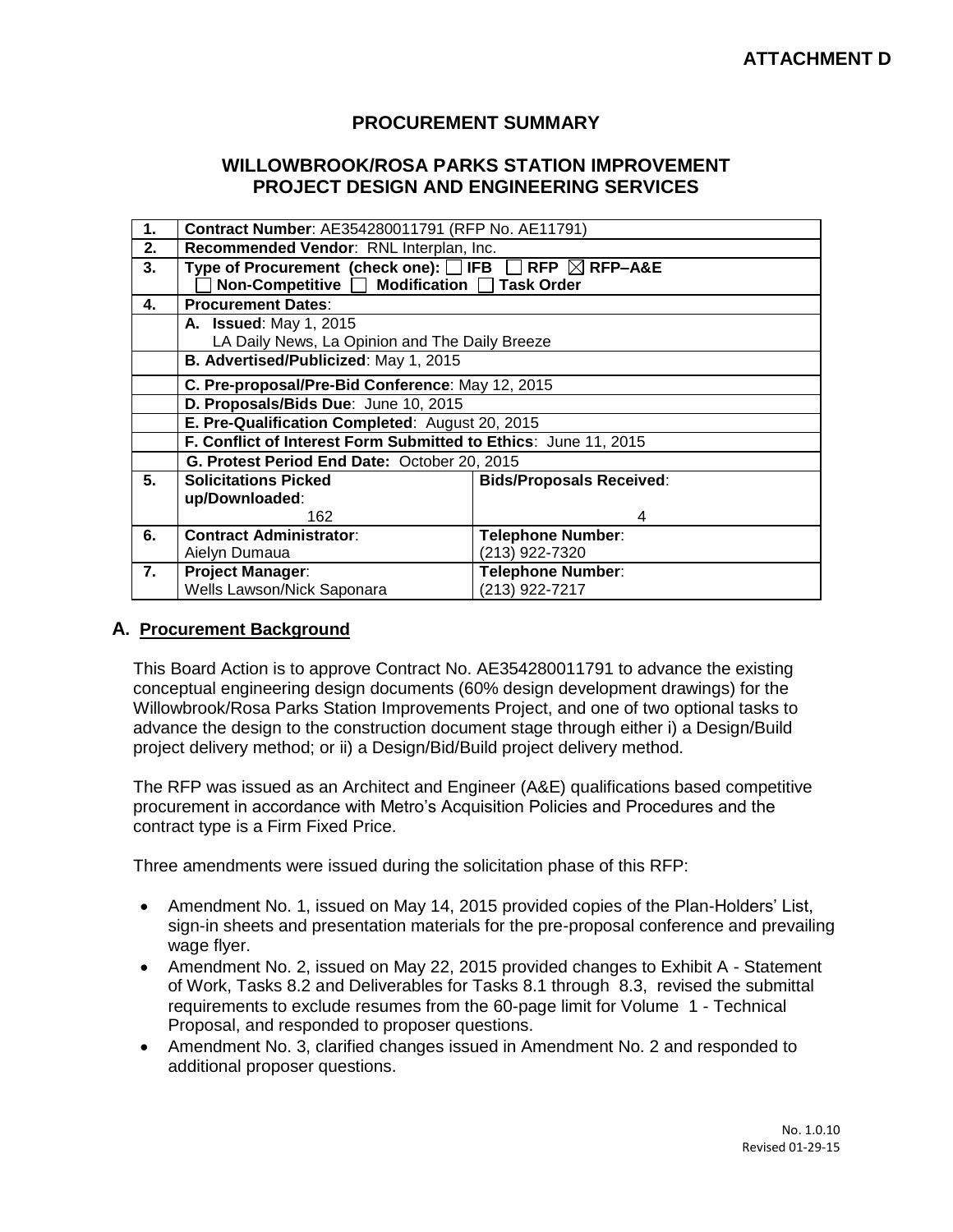A pre-proposal conference was held on May 12, 2015, and was attended by 43 participants representing 36 firms. Forty-three questions were received and responses were released prior to the proposal due date.

A total of four proposals were received by the due date, June 10, 2015, from:

- 1. Owen Group Inc.
- 2. RAW International
- 3. RNL Interplan Inc.
- 4. Rosa Parks Joint Venture Partners

#### **B. Evaluation of Proposals/Bids**

A Proposal Evaluation Team (PET) consisting of staff from Metro's Countywide Planning & Development Department, Facilities Engineering Operations, Rail Operations, and the County of Los Angeles Regional Planning Department was convened and conducted a comprehensive technical evaluation and review of the proposals received.

The proposals were evaluated based on the following evaluation criteria and weights:

| • Degree of Skills and Experience of the Team                       | 40% |
|---------------------------------------------------------------------|-----|
| • Experience and Capabilities of Personnel on the Contractor's Team | 20% |
| • Management Plan                                                   | 20% |
| • Understanding of Work and Approach for Implementation             | 20% |

For A&E procurements, price cannot be used as an evaluation factor pursuant to state and federal law. The evaluation criteria are appropriate and consistent with criteria developed for similar design and engineering services procurements. Several factors were considered in developing these weights, giving the greatest importance to the degree of skills and experience of the team.

Of the four proposals received, one was deemed non-responsive for failure to provide valid joint venture and pre-qualification documentation as required by the RFP.

On June 11, 2015, the PET met to review the evaluation criteria package, process confidentiality and conflict of interest forms, and take receipt of the three responsive proposals to initiate the evaluation phase. Evaluations were conducted from June 11, 2015 through June 29, 2015.

On June 29, 2015, the PET reconvened and determined that all three firms, listed in alphabetical order below, were within the competitive range:

- 1. Owen Group Inc.
- 2. RAW International
- 3. RNL Interplan Inc.

On July 9, 2015, proposers in the competitive range were invited to make oral presentations. The project manager and key team members of each firm presented their team's qualifications, experience with required tasks, and responded to the evaluation committee's questions.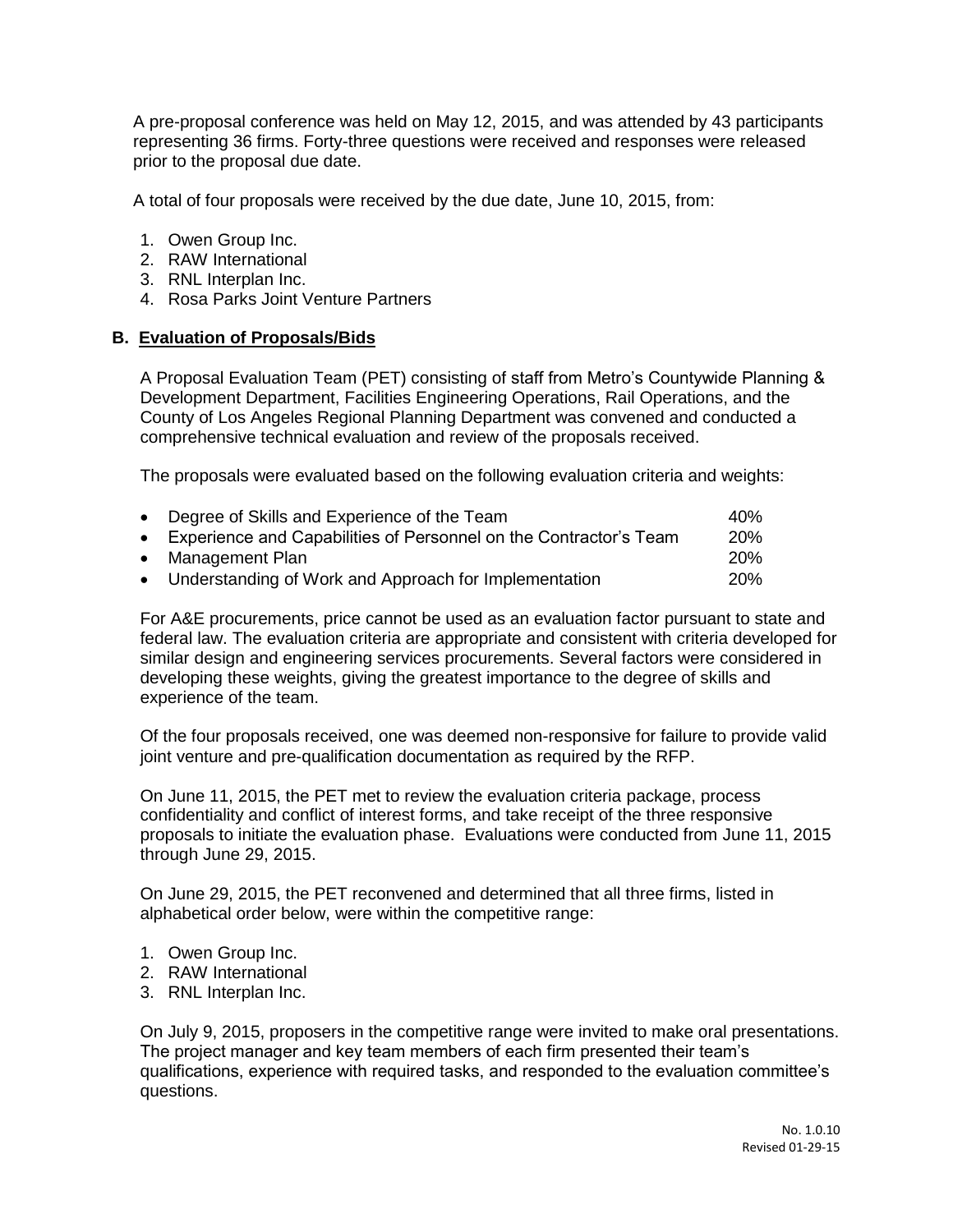At the conclusion of the evaluation process, including oral presentations, RNL Interplan, Inc. was determined to be the highest technically qualified firm in support of this project.

The following is a summary of PET scores:

|                |                                                                                | Weighted                |                         |                         |              |
|----------------|--------------------------------------------------------------------------------|-------------------------|-------------------------|-------------------------|--------------|
|                | <b>FIRM</b>                                                                    | Average<br><b>Score</b> | <b>Factor</b><br>Weight | Average<br><b>Score</b> | Rank         |
| 1              | RNL Interplan, Inc.                                                            |                         |                         |                         |              |
| $\mathbf 2$    | Degree of Skills and Experience<br>of the Team                                 | 85.38                   | 40%                     | 34.15                   |              |
| 3              | <b>Experience and Capabilities of</b><br>Personnel on the Contractor's<br>Team | 88.38                   | 20%                     | 17.68                   |              |
| 4              | Management Plan                                                                | 89.50                   | 20%                     | 17.90                   |              |
| 5              | Understanding of Work and<br>Approach for Implementation                       | 87.00                   | 20%                     | 17.40                   |              |
| $6\phantom{1}$ | <b>Total</b>                                                                   |                         |                         | 87.13                   | 1            |
| $\overline{7}$ | <b>RAW International</b>                                                       |                         |                         |                         |              |
| 8              | Degree of Skills and Experience<br>of the Team                                 | 78.19                   | 40%                     | 31.28                   |              |
| 9              | <b>Experience and Capabilities of</b><br>Personnel on the Contractor's<br>Team | 85.88                   | 20%                     | 17.18                   |              |
| 10             | Management Plan                                                                | 84.00                   | 20%                     | 16.80                   |              |
| 11             | Understanding of Work and<br>Approach for Implementation                       | 83.88                   | 20%                     | 16.78                   |              |
| 12             | <b>Total</b>                                                                   |                         |                         | 82.04                   | $\mathbf{2}$ |
| 13             | Owen Group, Inc.                                                               |                         |                         |                         |              |
| 14             | Degree of Skills and Experience<br>of the Team                                 | 79.19                   | 40%                     | 31.68                   |              |
| 15             | Experience and Capabilities of<br>Personnel on the Contractor's<br>Team        | 79.38                   | 20%                     | 15.88                   |              |
| 16             | Management Plan                                                                | 79.50                   | 20%                     | 15.90                   |              |
| 17             | Understanding of Work and<br>Approach for Implementation                       | 83.00                   | 20%                     | 16.60                   |              |
| 18             | <b>Total</b>                                                                   |                         |                         | 80.06                   | 3            |

### **Qualifications Summary of Recommended Firm:**

#### **RNL Interplan, Inc.**

The recommended firm, RNL Interplan, Inc. (RNL), is a multi-disciplined architecture, interior design and engineering firm. The firm's local office in Los Angeles, California, specializes in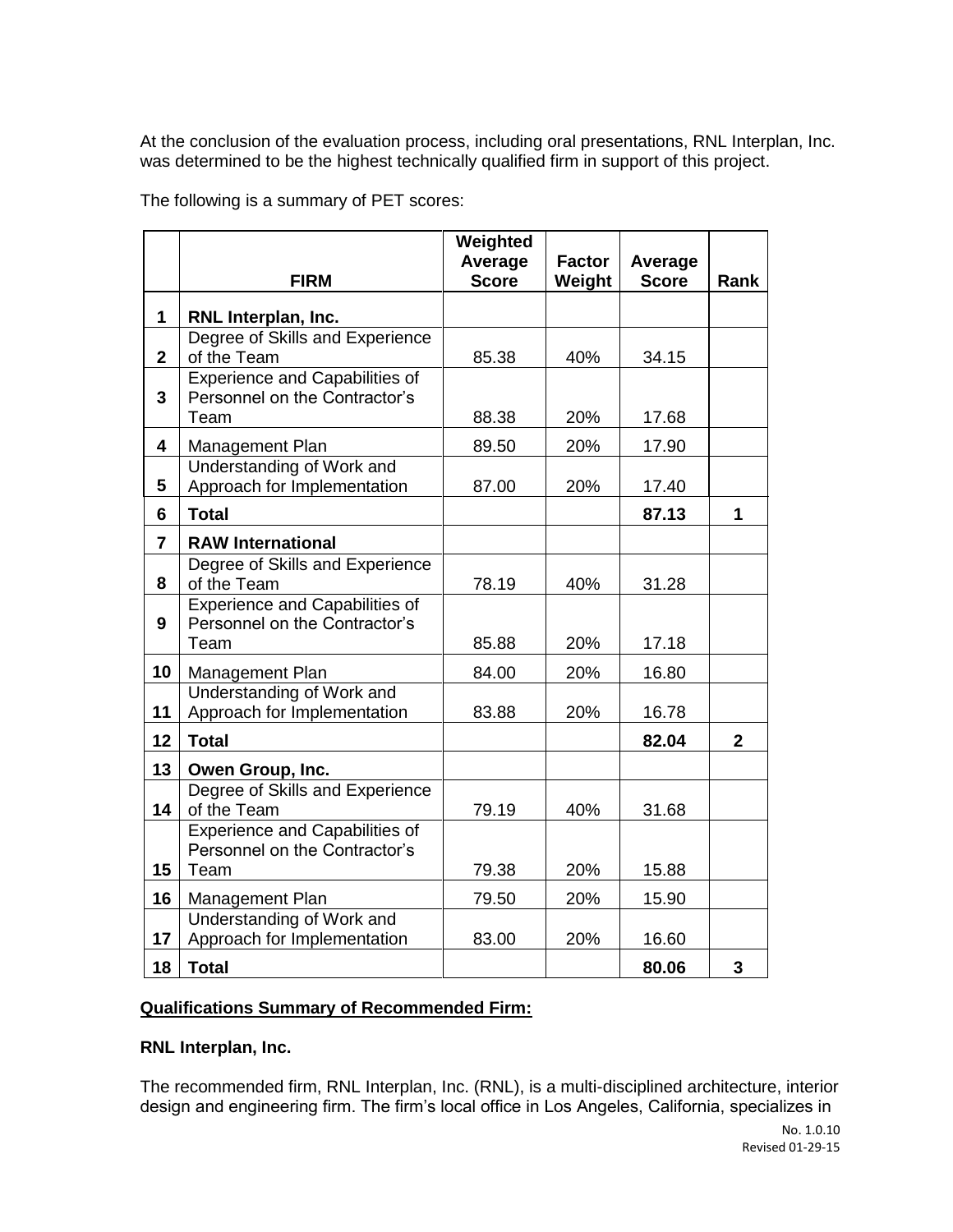transit facility design, with emphasis on blending transit into Transit Oriented Development (TOD) settings. Over the past 40 years, RNL has built a transportation practice with experience on over 20 TOD and intermodal transit centers and over 150 operations and maintenance facilities, all with sensitive issues in designing facilities that enhance community development.

The RNL team is composed of transit and building design experts with deep understanding of the community and experience in working with Metro and other local, regional and national transit agencies. RNL has staffed the project with specific expertise necessary to deliver a high-functioning and pedestrian friendly transit station. RNL's strengths were in their depth of expertise and experience in the design and architecture of multi-modal transit facilities, experience working with transit agencies, proposed management plan, strong key personnel, project delivery techniques, and a clear understanding of the statement of work. Their expertise in sustainable design as well as their experience with the LEED rating system provides additional insight to this project.

### **C. Cost Analysis**

The recommended price has been determined to be fair and reasonable based upon MASD audit findings, an independent cost estimate, cost analysis, technical analysis, fact finding, and negotiations.

The primary basis for the decrease in the proposal amount is the reduction of project community outreach efforts since this work is anticipated to be performed by either Metro or the future construction contractor. In addition, costs were significantly reduced by clarifying the nature of design administration support required during construction.

The negotiated amount includes labor escalation over the term of the contract, additional insurance coverage required by Metro due to the complexity of the project, and project management and coordination with subcontractors. These costs were not considered in the development of Metro's independent cost estimate, thus resulting in a higher negotiated price.

| <b>Proposer Name</b> | <b>Proposal</b><br>Amount | <b>Metro ICE</b> | <b>Negotiated</b><br>amount |
|----------------------|---------------------------|------------------|-----------------------------|
| RNL Interplan, Inc.  | \$8,956,824               | \$5,239,898      | \$5,756,068                 |

### **D. Background on Recommended Contractor**

RNL, in business for 59 years, is an international architecture, interior design, landscape architecture, and planning firm headquartered in Denver, Colorado with offices in Los Angeles, Denver, Phoenix, Washington D.C., and Abu Dhabi.

RNL's project manager has more than 33 years of experience as an architect and has been involved in the planning and design of transit facilities for over 25 years. He has extensive experience working on complex projects that require coordination between multiple stakeholders.

RNL has partnered with Metro for over 15 years. It was the design architect and owner's representative for Metro's El Monte Transit Station, completed in 2012. RNL is currently